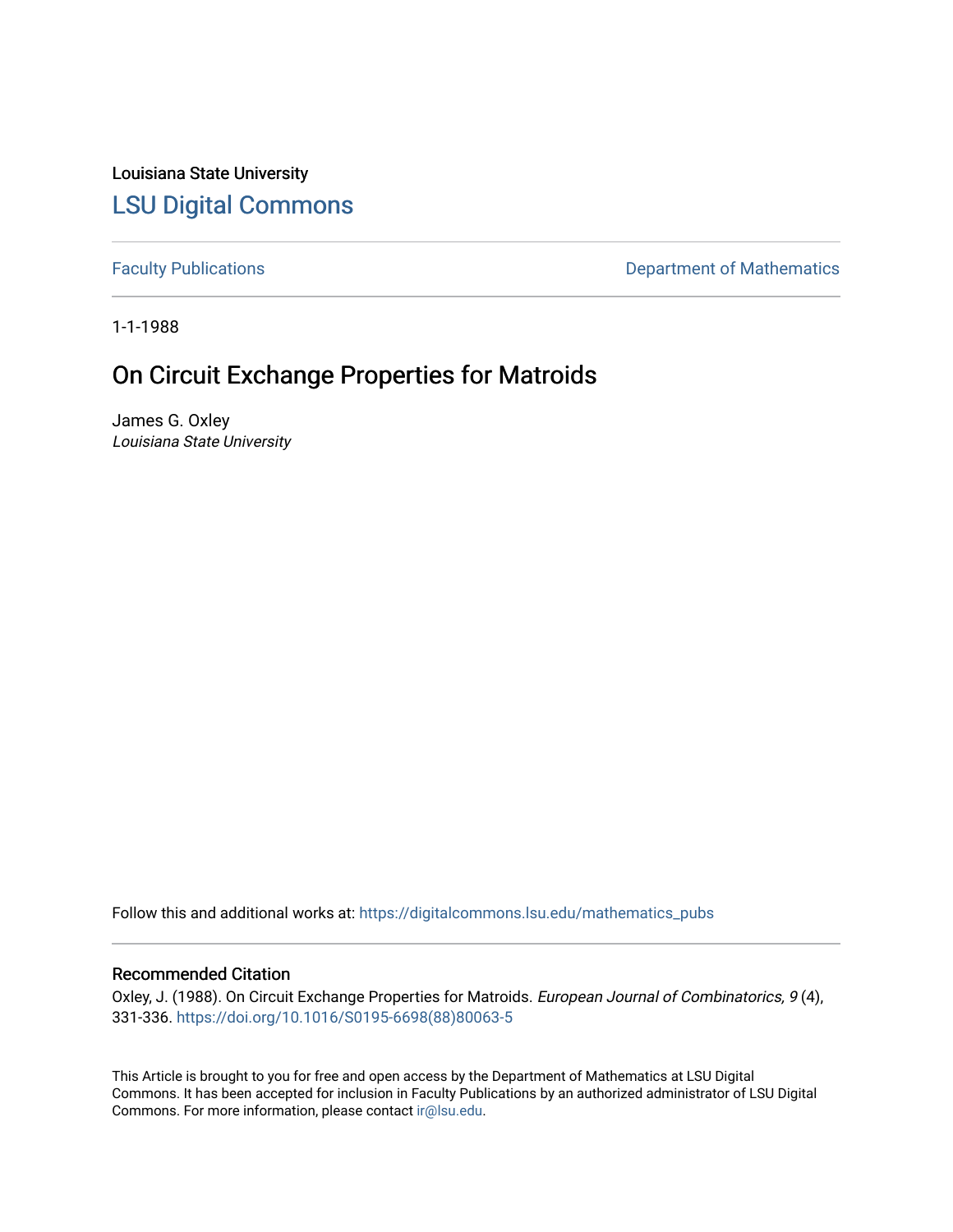# On Circuit Exchange Properties for Matroids

## JAMES G. OXLEY\*

Fournier has characterized binary materials in terms of a certain circuit exchange property. This paper examines several related circuit exchange properties and gives excluded-minor characterizations of the matroids having these properties.

#### 1. INTRODUCTION

Fournier [3] has shown that a matroid *M* is binary if and only if, whenever  $C_1$  and  $C_2$  are distinct circuits of *M* and *x* and *y* are elements of  $C_1 \cap C_2$ , the set  $(C_1 \cup C_2) - \{x, y\}$ contains a circuit of *M .* In this paper, we extend this result in several directions. The following general property is useful in relating these extensions.

Let *n* and *k* be positive integers with  $n \ge 2$ . A matroid *M* has the  $(n, k)$ -exchange property *for circuits,* if, whenever  $C_1, C_2, \ldots, C_n$  are distinct circuits of M and  $x_1, x_2, \ldots, x_k$  are distinct elements of  $C_1 \cap C_2 \cap \ldots \cap C_n$ , there is a circuit contained in  $(C_1 \cup C_2 \cup \ldots \cup C_n)$  - $\{x_1, x_2, \ldots, x_k\}$ . It is straightforward to check that if *M* has the  $(n, k)$ -exchange property, then:

(l.l) *Every minor of M has the (n, k)-exchange property;* and  $(1.2)$  *M* has the  $(n', k)$ -exchange property for all  $n' \ge n$ .

In this new terminology, the usual circuit exchange axiom is just the (2, I)-exchange property, so by (1.2), all matroids satisfy the *(n,* I)-exchange property for all *n.* For all but the last section, this paper will be exclusively concerned with when one of  $n$  and  $k$  is 2. Fournier's result characterizes binary matroids as those matroids with the (2, 2)-exchange property. In Section 2 of this paper, we give excluded minor characterizations of the matroids having the  $(2, k)$ -exchange property for  $k = 3, 4, 5$ . The motivation here is to determine how far one can get from the class of binary matroids by using successively weaker exchange properties. In Section 3 we discuss the conjecture that, if  $k \geq 2$ , a matroid with the (2, k)-exchange property has the (2,  $k + t$ )-exchange property for all  $t \ge 0$ . In Section 4 we turn attention to when *k* rather than *n* is 2 and characterize those matroids with the  $(n, 2)$ -exchange property. The last section uses a weakening of the  $(3, 3)$ -exchange property to give a new characterization of when a 3-connected matroid is binary.

The matroid terminology used here will, in general, follow Welsh [5]. The ground set and rank of a matroid *M* will be denoted by  $E(M)$  and rk *M* respectively. If  $T \subseteq E(M)$ , then rk *T* will denote the rank of *T.* The deletion and contraction of *T* from *M* will be denoted by *M \T* and *M jT* respectively . Flats of *M* of ranks one and two will be called *points* and *lines.* A *coline* of *M* is a flat whose rank equals  $rk M - 2$ . The matroid *N* is a *single-element extension* of *M* if *N* has an element *e* such that  $N \e e = M$ . If, instead,  $N/e = M$ , then N is a *lift* of *M*. The matroid  $M_1$  is an *upper* minor of *M* if, for some subsets *U* and *T* of  $E(M)$ such that  $rk(M/U) = rk M_1$ , we have  $M_1 \simeq M/U\backslash T$ . The following fundamental result will be used frequently throughout this paper.

-This research was partially supported by the National Science Foundation under Grant No. DMS-8500494.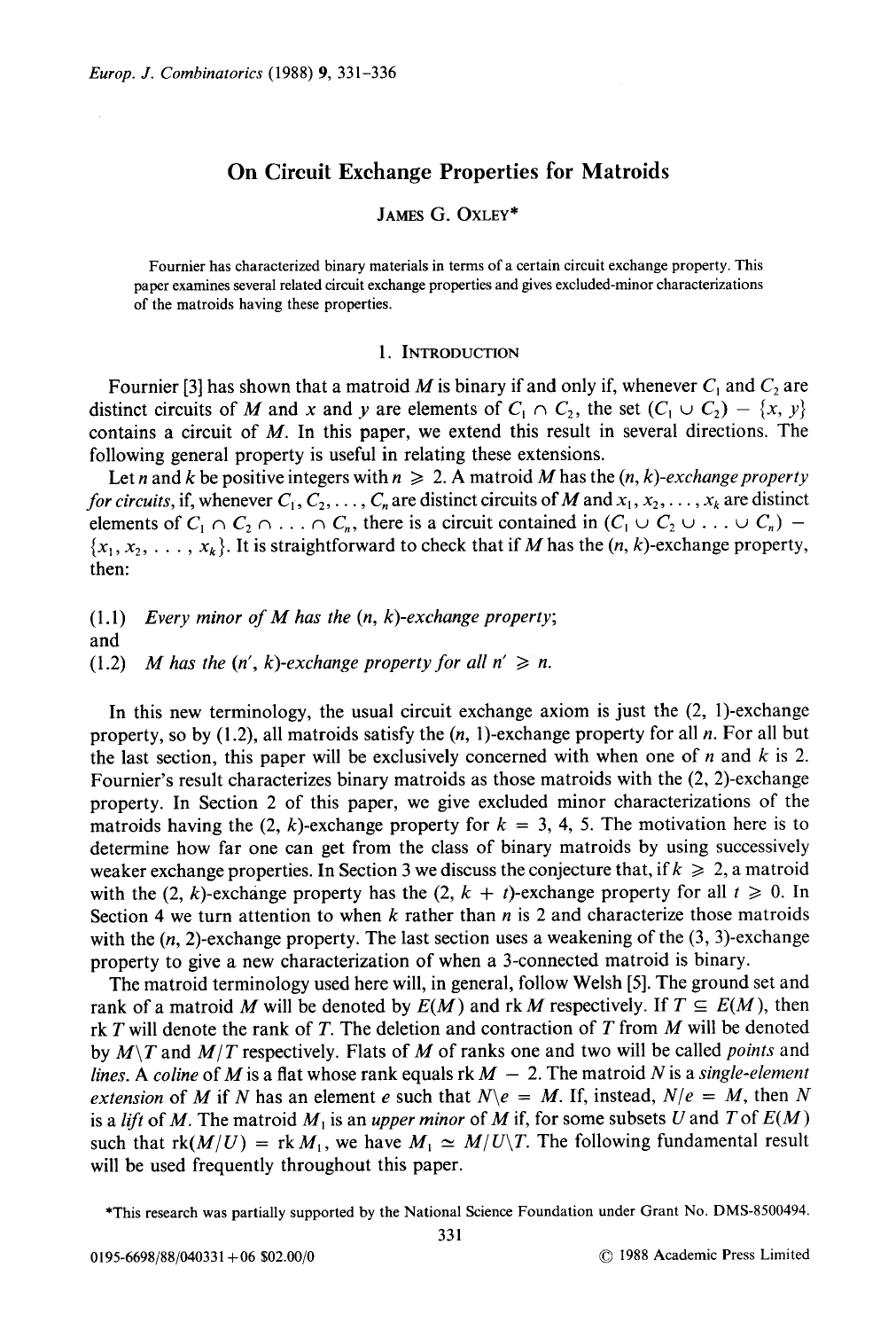THEOREM 1.3 (THE SCUM THEOREM) [2, Theorem 9.4]. *If <sup>a</sup> matroid M has a minor isomorphic to a matroid*  $M_1$ , then M has an upper minor isomorphic to  $M_1$ .

#### 2. THE MATROIDS WITH THE  $(2, k)$ -EXCHANGE PROPERTY

In this section we prove characterizations of those matroids with the  $(2, k)$ -exchange property when  $k = 3$  or 4 and state the corresponding result for  $k = 5$ . In addition, we note that a pattern established by these three results does not continue for all *k.* Since a matroid has the  $(n, k)$ -exchange property if and only if each of its connected components has this property, it suffices to characterize those matroids with the  $(n, k)$ -exchange property which are connected. We now distinguish a class of lines which will occur frequently throughout this section. For  $m \geq 4$ , a *special m-element line* is an *m*-element line having no loops and at least four points, at least two of which contain just one element. There are precisely two special five-element lines,  $L_{5,1}$  and  $L_{5,2}$ , the first of which has five points.

THEOREM 2.1. *The following statements are equivalent for a connected matroid M:*

- (i) *M has the* (2, *3)-exchange property;*
- (*ii*)  $M^*$  has no minor isomorphic to  $L_{5,1}$  or  $L_{5,2}$ ;
- (iii) *M is binary or is a line with at least four points.*

The proof of this theorem uses the following result, the routine proof of which is omitted.

LEMMA 2.2. *If M\* has a special (k* + *2)-element line as a minor, then M does not have the*  $(2, k)$ -exchange property.

PROOF OF THEOREM 2.1. The fact that (i) implies (ii) is an immediate consequence of the preceding lemma. To prove that (ii) implies (iii), assume that no minor of *M\** is isomorphic to  $L_{5,1}$  or  $L_{5,2}$ . Then either (iii) holds or  $M^*$  is non-binary. In the latter case, by (1.3) and the excluded-minor characterization of binary matroids,  $U_{2,4} \simeq M\sqrt{\frac{X}{Y}}$  for some subsets *X* and *Y* of  $E(M)$ , where *Y* is independent, having rk  $M - 2$  elements. If *Y* is empty, then (iii) is immediate, so assume that *Y* contains an element *y*. Then  $M\lambda/(Y - y)$  has rank three and is a lift of  $U_{2,4}$ . Thus  $M\setminus X/(Y - y)$  is isomorphic to  $L_{5,1}^*$ ,  $L_{5,2}^*$  or  $U_{2,4} \oplus U_{1,1}$ . But, in the first two cases, we obtain the contradiction that  $M^*$  has either  $L_{5,1}$  or  $L_{5,2}$  as a minor. Therefore *y* is a coloop of  $M\setminus X/(Y - y)$  and hence of  $M\setminus X$ . Thus  $M\setminus X \simeq U_{2,4} \oplus U_{|Y|,|Y|}$ . As *M* is connected having the same rank as  $M\setminus X$ , there are an element *x* of *X* and a circuit C of  $M\setminus (X - x)$  so that  $x \in C$  and C meets both Y and  $E(M) - (X \cup Y)$ . Now delete *Y* - *C* from  $M\{(X - x)$ . Then choose an element *z* from  $C \cap Y$  and consider  $M\{(X - x) \cup (Y - C)/[(C \cap Y) - z]$ . This rank-three matroid has  $\{x, z\}$  as a cocircuit and  $U_{2,4}$  as the corresponding hyperplane. Hence it has  $L_{2,2}^*$  as a restriction. We conclude that *M* has  $L_{2,2}^{*}$  as a minor, and this contradiction completes the proof that (ii) implies (iii). Finally, it is straightforward to check that (iii) implies (i).  $\Box$ 

The next two theorems characterize those connected matroids having the (2, 4)-exchange property, It is not difficult to check that there are exactly four special six-element lines. The following lemma will be used in the proof of the next theorem. We omit its straightforward proof.

LEMMA 2.3. *If M is a matroid which does not satisfy the* (2, *k)-exchange property for circuits, then M has a minor N and a set*  $\{x_1, x_2, \ldots, x_k\}$  *of k distinct elements such that N* has two distinct spanning circuits  $C_1$  and  $C_2$  for which  $C_1 \cup C_2 = E(N)$ ,  $C_1 \cap C_2 =$  ${x_1, x_2, \ldots, x_k}$ , and  $C_1 \Delta C_2$  *is independent.*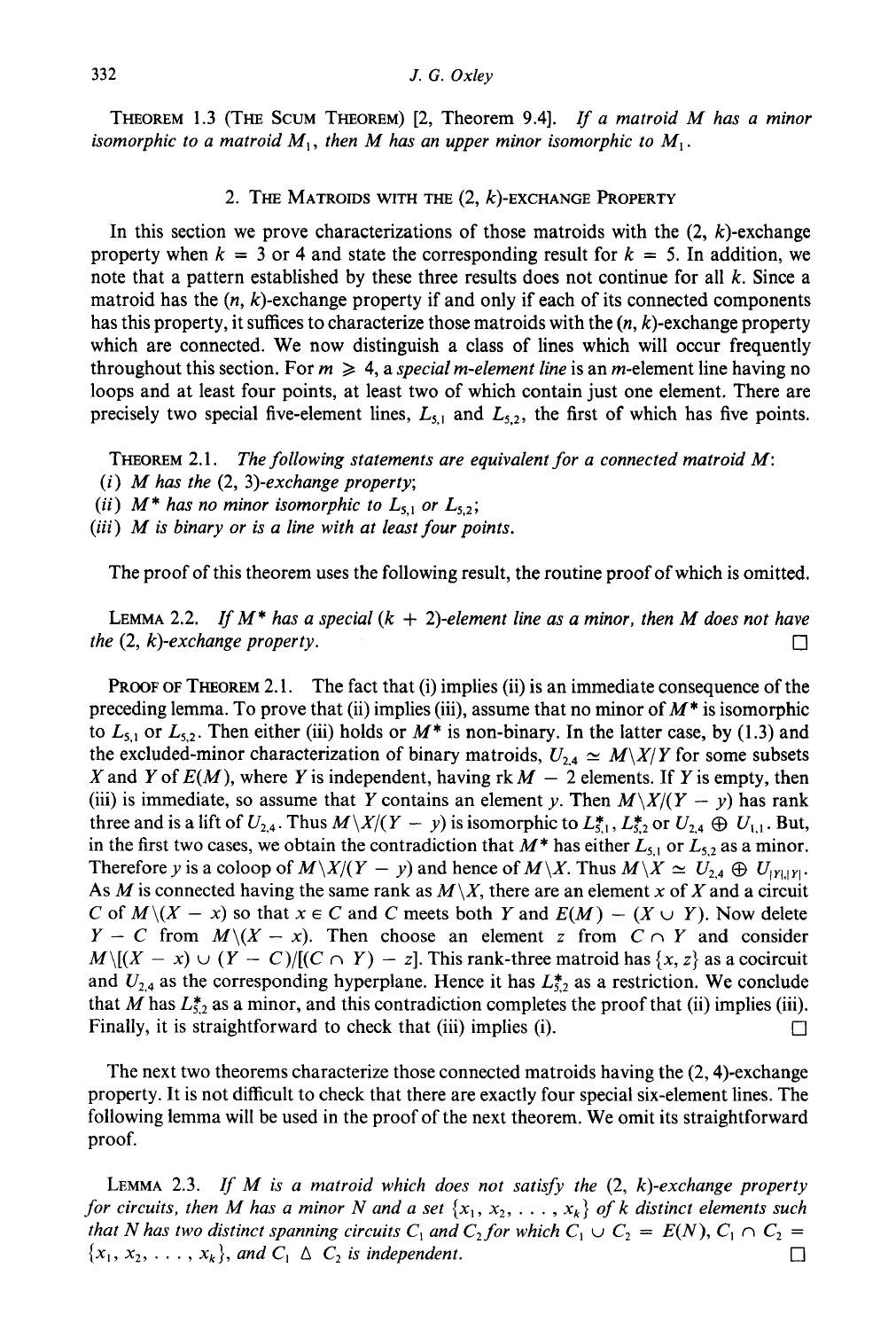THEOREM 2.4. *Let M he a connectedmatroid. Then M has the (2,4)-exchangepropertyfor circuits if and only if M\* has no minor isomorphic to a special six-element line.*

PROOF. By Lemma 2.2, if *M\** has a minor isomorphic to a special six-element line, then *M* does not satisfy the (2, 4)-exchange property.

Now suppose that *M* fails to satisfy the (2, 4)-exchange property. Then, by Lemma 2.3, *M* has a minor *N* and a set  $\{x_1, x_2, x_3, x_4\}$  of four distinct elements such that *N* has two distinct spanning circuits  $C_1$  and  $C_2$  for which  $C_1 \triangle C_2$  is independent,  $C_1 \cup C_2 = E(N)$ and  $C_1 \cap C_2 = \{x_1, x_2, x_3, x_4\}$ . Let  $\text{rk } N^* = r$ ,  $H_1 = E(N) - C_1$  and  $H_2 = E(N) - C_2$ . Then  $H_1$  and  $H_2$  are disjoint independent hyperplanes of  $N^*$ . Moreover, as  $C_1 \triangle C_2$  is independent in *N*,  $\{x_1, x_2, x_3, x_4\}$  spans  $N^*$  and so  $2 \le r \le 4$ . If  $r = 2$ , it is easy to check that  $N^*$  is isomorphic to a special six-element line.

Now let  $H_1 = \{a_1, a_2, \ldots, a_{r-1}\}\$  and  $H_2 = \{b_1, b_2, \ldots, b_{r-1}\}\$ . Then, if  $r = 3$ ,  $E(N^*) = \{a_1, a_2, b_1, b_2, x_1, x_2, x_3, x_4\}$  and  $\{a_1, a_2\}$  and  $\{b_1, b_2\}$  are disjoint lines of  $N^*$ . As  $\{x_1, x_2, x_3, x_4\}$  spans  $N^*$ , we may assume that  $\{x_1, x_2, x_3\}$  is a basis of  $N^*$ . Consider  $N^*/a_1$ . This has  $\{a_2\}$  as a rank-one flat. If it has at least three other rank-one flats, then as  $N^*/a_1 \backslash a_2$  has six elements, it follows easily that  $N^*/a_1$  has a special six-element line as a minor. Thus we may assume that each of  $N^*/a_1$ ,  $N^*/a_2$ ,  $N^*/b_1$  and  $N^*/b_2$  has at most three rank-one flats. Then, from considering  $N^*/a_1$ , we can assume, without loss of generality, that  $N^*$   $\{a_1, x_1, x_2, x_3, b_1, b_2\}$  is as shown in Figure 1. But now  $N^*/b_2$  has at least four rank-one flats; a contradiction. We conclude that  $r \neq 3$ .



FIGURE 1

If  $r = 4$ , then  $E(N^*) = \{a_1, a_2, a_3, b_1, b_2, b_3, x_1, x_2, x_3, x_4\}$ . As  $N^*$  is not binary, it has a coline X such that  $N^*/X$  is a line with at least four points. If  $|E(N^*/X)| \ge 6$ , then  $N^*/X$ has a special six-element line as a restriction. Hence we may assume that  $|E(N^*|X)| \leq 5$ and so  $|X| \ge 5$ . As  $N^*$  has rank four, X is a line of  $N^*$ . Because  $\{a_1, a_2, a_3\}$  and  $\{b_1, b_2, b_3\}$ are independent hyperplanes of  $N^*$ ,  $X$  contains at most one element of each of these hyperplanes. Moreover, since  $\{x_1, x_2, x_3, x_4\}$  is a basis of  $N^*$ , X contains at most two elements of  $\{x_1, x_2, x_3, x_4\}$ . Thus,  $|X| \le 4$ , a contradiction to the fact that  $|X| \ge 5$ .

The next theorem uses the operation of parallel connection [1] to give another characterization of the matroids with the (2, 4)-exchange property. We have omitted a number of details of the proof.

THEOREM 2.5. *A connected matroid M has the* (2, *4)-exchange property if and only if either:*

- (i) *M is binary; or*
- $(ii)$  rk  $M \leqslant 3$ ; or
- *(iii) M* is isomorphic to  $P_n$  or  $P_n \backslash p$ , where  $P_n$  is the parallel connection of n lines each having *at least three points, and p is the basepoint of the parallel connection.*

PROOF. It is routine to check that a connected matroid satisfying (i), (ii) or (iii) has the (2, 4)-exchange property. Now, suppose that *M* has the (2, 4)-exchange property but that none of (i), (ii) or (iii) occurs. Using Theorems 2.1 and 2.4 and the Scum Theorem, it can be shown that *M* has a restriction *N* that is isomorphic to  $L_{5,1}^{*}$  or  $L_{5,2}^{*}$ . Let  $E(N)$  = {I, 2, 3, 4, 5}, and {I, 2, 3} be a basis for *N.* In addition, let *F* be the flat of *M* spanned by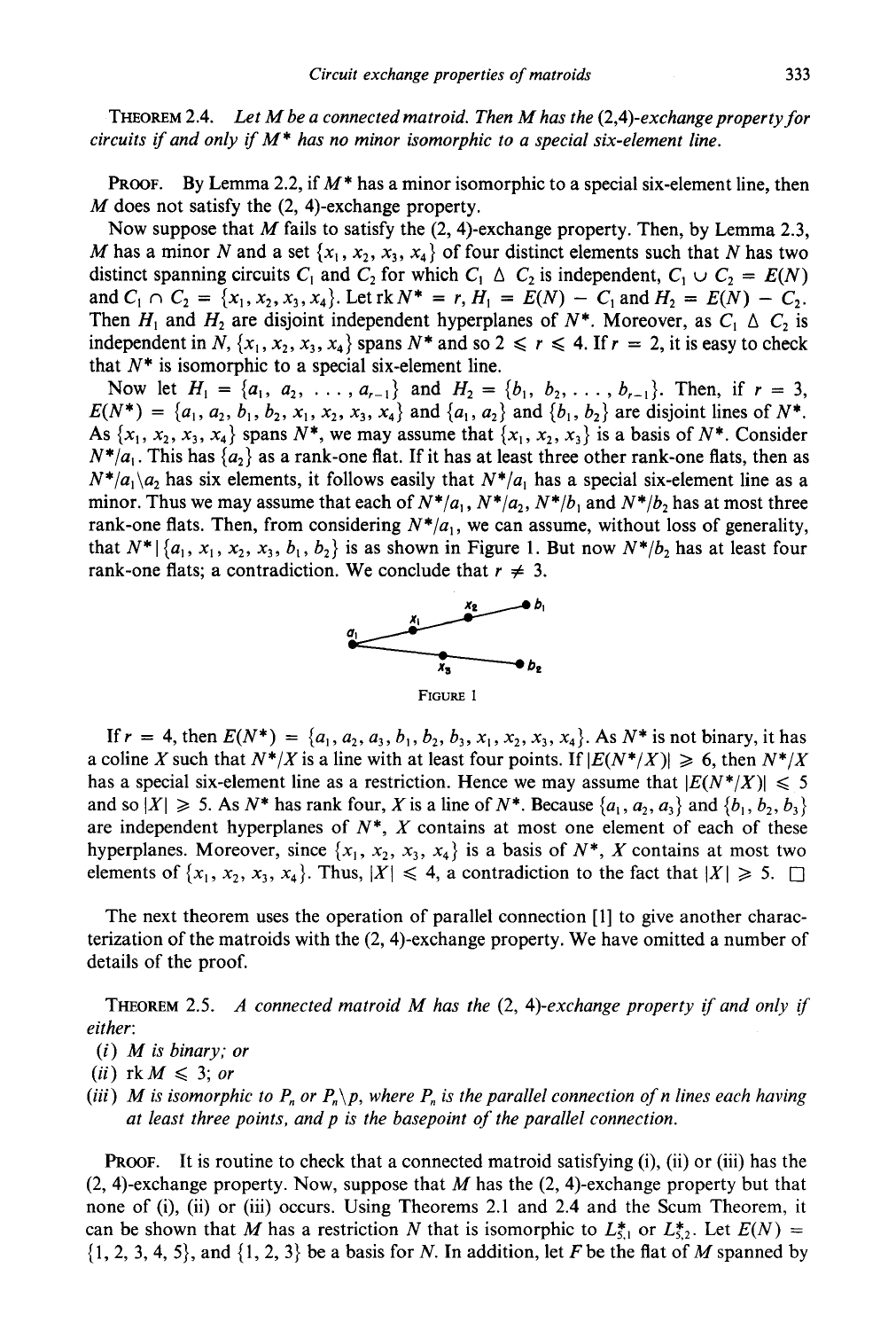$E(N)$  and 6 be an arbitrary element of  $E(M) - F$ . M has a circuit C containing 6 and meeting *F*. Choose C so that  $|C \cap (F - E(N))|$  is minimal. Then it can be shown that  $|C \cap (F - E(N))| = 0$ . We now suppose that, subject to the other restrictions,  $|C - F|$  is minimal. As *F* is a flat of *M*,  $|C - F| \ge 2$ . Choose an element 7 from  $C - F - 6$  and let  $M' = M/(C - F - \{6, 7\})$ . Consider  $M'|\{1, 2, ..., 7\}$ . As  $N \simeq L_{5,1}^*$  or  $L_{5,2}^*$  but  $M^*$  does not have a special six-element line as a minor, it is routine to check that  $M' \mid \{1, 2, ..., 7\} \simeq$  $P(L_1, L_2, L_3)$ , where  $L_2$  and  $L_3$  are simple three-point lines and  $L_1$  is a simple four-point line (see Figure 2, noting that the basepoint  $p$  of the parallel connection has also been marked).



FIGURE 2

Now let  $F_1$  be the flat of M' spanned by  $\{1, 2, \ldots, 7\}$ . Then it can be shown that  $F_1 \subseteq$  $L_1 \cup L_2 \cup L_3$  and  $C - F = \{6, 7\}$ . It follows from the latter that  $M' = M$ . Since the element 6 was arbitrarily chosen in  $E(M) - F$ , for every element *e* of  $E(M) - F$ , *M* has an element f such that  $M \mid \{1, 2, \ldots, 5, e, f\} \simeq M \mid \{1, 2, \ldots, 7\}$ . The final step of the argument is to establish the contradiction that *M* is isomorphic to  $P_n$  or  $P_n \backslash p$ , where  $P_n$  is as defined in (iii), and this is not difficult.  $\Box$ 

The proof of the next result is similar to the proof of Theorem 2.4 although the case-by-case analysis is considerably longer. We omit the tedious details.

THEOREM 2.6. *A matroid M has the* (2, *5)-exchange property for circuits ifand only ifno minor* of  $M^*$  *is isomorphic to a special seven-element line.* 

Theorems 2.1, 2.4 and 2.6 suggest the result that for all  $k \geq 3$ , a matroid *M* has the  $(2, k)$ -exchange property if and only if no minor of  $M^*$  is isomorphic to a special  $(k + 2)$ element line. To see that this is not true in general, let  $M_q$  be the matroid that is obtained as follows. Take two distinct lines  $L_1$  and  $L_2$  of  $PG(2, q)$  and let  $\{a_1, a_2\}$  and  $\{b_1, b_2\}$  be subsets of  $L_1 - L_2$  and  $L_2 - L_1$  respectively. We obtain  $M_q$  from  $PG(2, q)$  by deleting the elements of  $(L_1 \cup L_2) - \{a_1, a_2, b_1, b_2\}$ . In  $M_q^*$ , the sets  $C_1 = E(M_q) - \{a_1, a_2\}$  and  $C_2 = E(M_q) - \{b_1, b_2\}$  are circuits having exactly  $q^2 - q$  common elements. But, provided  $q \ge 3$ ,  $C_1 \wedge C_2$  is independent in  $M_q^*$ . Thus  $M_q^*$  does not have the  $(2, q^2 - q)$ exchange property. It is routine to check that for  $q \ge 4$ ,  $M_q$  has no minor isomorphic to a special  $(q^2 - q + 2)$ -element line.

#### 3. A CONJECTURE

If a matroid *M* has the (2, 2)-exchange property for circuits, then *M* is binary and so *M* has the  $(2, k)$ -exchange property for all k. Next, suppose that M has the  $(2, 3)$ -exchange property and is connected and non-binary. Then, by Theorem 2.1, *M* has rank at most two, so no two distinct circuits of *M* meet in more than two elements. It follows that a matroid having the (2, 3)-exchange property has the (2, k)-exchange property for all  $k \ge 3$ .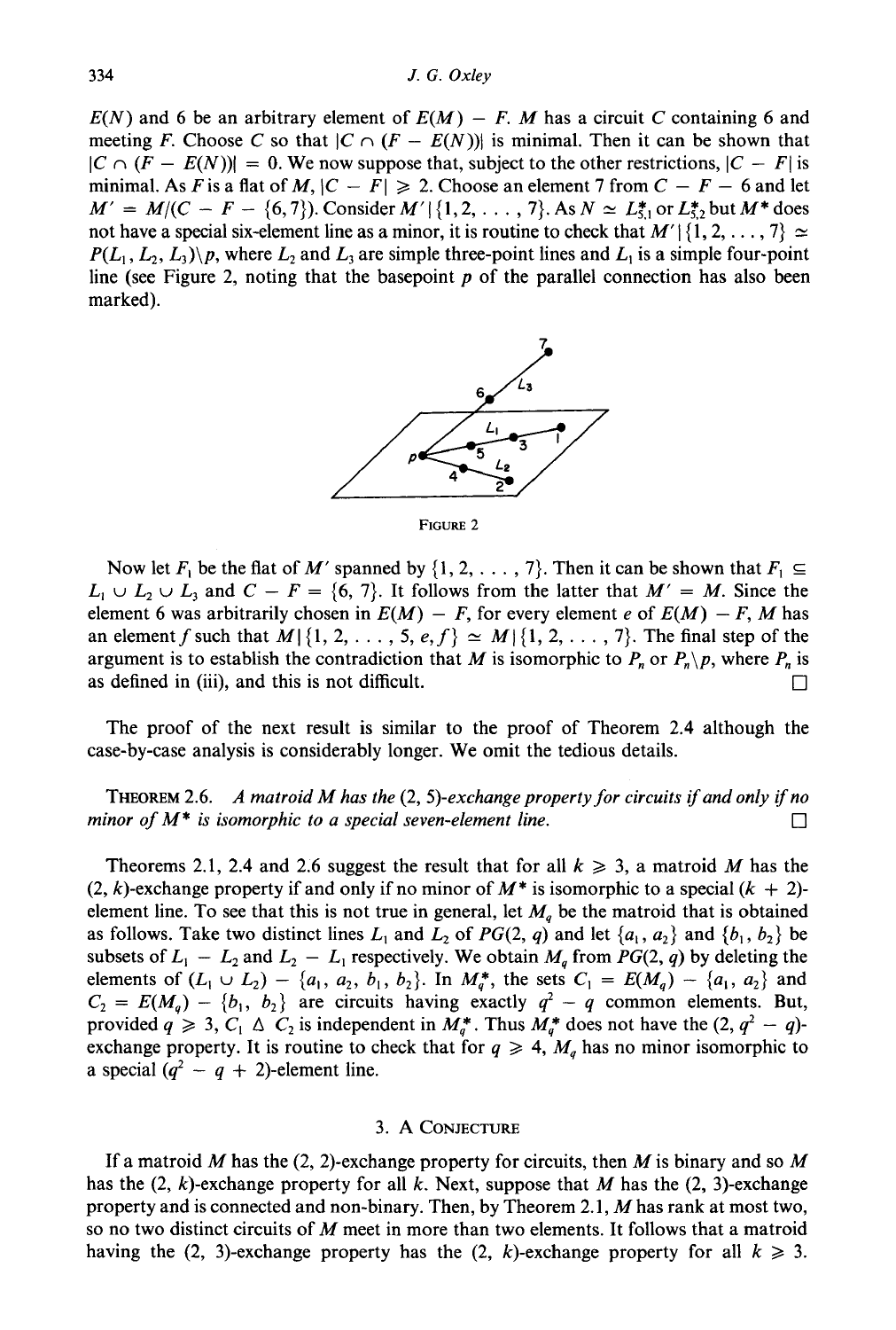Similarly, from Theorem 2.5, we have the result that a matroid having the (2, 4)-exchange property has the  $(2, k)$ -exchange property for all  $k \geq 4$ . The above observations verify the cases  $k = 2$ , 3 and 4 in the following:

CONJECTURE 3.1. Suppose that  $k \ge 2$ . If a matroid M has the (2, k)-exchange property for circuits, then *M* has the  $(2, k + t)$ -exchange property for all  $t \ge 1$ .

The next theorem establishes this conjecture for  $k = 5$ . We omit the relatively long proof since it does not appear to shed any light on the conjecture for larger values of *k.*

THEOREM 3.2. *If <sup>a</sup> matroid M has the* (2, *5)-exchange property for circuits. then M has the* (2, *h*)-exchange property for all  $h \ge 5$ .

#### 4. UNIFORM MATROIDS OF CORANK Two

Fournier's proof that a matroid  $M$  is binary if and only if it satisfies the  $(2, 2)$ -exchange property showed that the latter is true if and only if *M* does not have  $U_{24}$  as an upper minor. It is not difficult to generalize this proof to give the following circuit-exchange characterization of the matroids with no  $U_{n,n+2}$ -minor. We omit the details.

THEOREM 4.1. *A matroid has the (n, 2)-exchange property for circuits ifand only ifit has no minor isomorphic to*  $U_{n,n+2}$ *.* 

### 5. ANOTHER EXCHANGE PROPERTY

The class of 3-connected matroids has been the focus of much recent work. In this section we use a weakened form of the (3, 3)-exchange property to give a new characterization of the binary members of this class.

The matroid M has the weak (3, 3)-exchange property for circuits if, whenever  $C_1, C_2, C_3$ are circuits of *M*, none of which is contained in the union of the others, and  $x_1, x_2, x_3$  are distinct elements of  $C_1 \cap C_2 \cap C_3$ , there is a circuit contained in  $(C_1 \cup C_2 \cup C_3)$  - ${x_1, x_2, x_3}$ . The following result characterizes the matroids with this property. We omit the relatively straightforward proof. The matroids  $\mathcal{W}^3$ ,  $P_6$  and  $Q_6$  are shown in Figure 3.



THEOREM 5.1. *A matroid has the weak* (3, *3)-exchange property for circuits ifand only if it has no minor isomorphic to any of*  $U_{3,6}$ ,  $\mathscr{W}^3$ ,  $P_6$  or  $Q_6$ .

The same four matroids that are excluded here arise in the following result.

THEOREM 5.2 [4, Theorem 3.1]. *A 3-connected matroid having rank and corank at least* 3 is non-binary if and only if it has a minor isomorphic to one of  $U_{3,6}$ ,  $\mathcal{W}^3$ ,  $P_6$  or  $Q_6$ .  $\Box$ 

Evidently, a 3-connected matroid of rank or corank two is binary if and only if it has three elements. On combining the last two theorems we get the following circuit-exchange